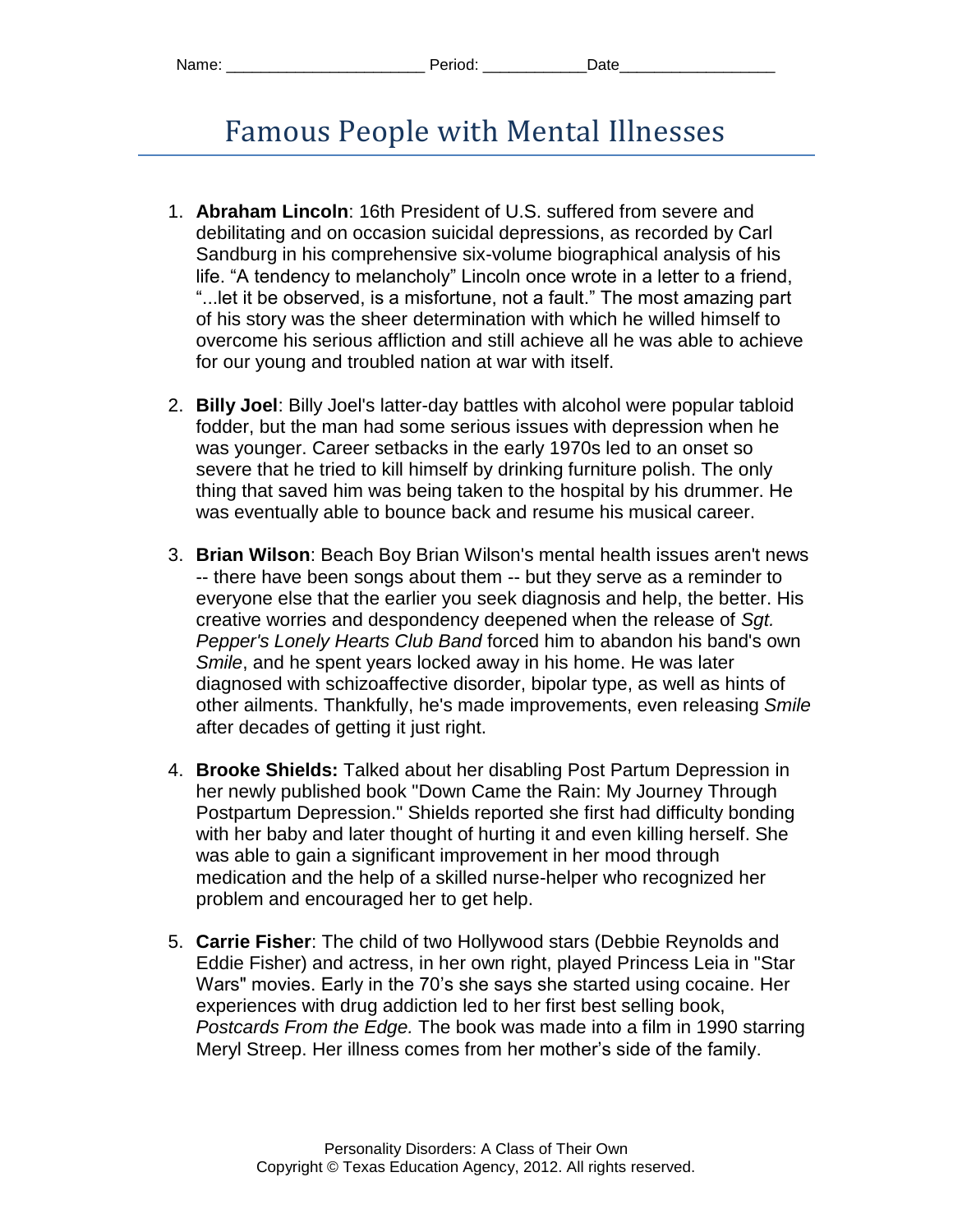| Name |  |
|------|--|
|      |  |

- 6. **Dr. Kay Redfield Jamison**: Professor of psychiatry at Johns Hopkins University, Baltimore, MD, author of many books on mental illness. Dr. Jamison has bipolar illness herself and has attempted suicide. Her book "Touched With Fire," lists and describes many famous persons whose lives have been changed by bipolar illness.
- 7. **[Drew Carey](http://www.biography.com/articles/Drew-Carey-16257107)**: For all his outward good humor, Drew Carey's dealt with some serious problems in his day. His 1997 autobiography revealed that he was once molested and that he later suffered bouts of depression and even attempted suicide (twice) by swallowing copious amounts of sleeping pills. It was his time in the military in his 20s that helped him discover purpose and direction and helped shape the personality he'd eventually use in his stand-up comedy.
- 8. **[Elton John](http://transcripts.cnn.com/TRANSCRIPTS/0201/25/lkl.00.html)**: A persistent but dangerous myth about bulimia nervosa is that it only affects women, or teenage girls. In truth, it can affect people of both genders and all ages. In a 2002 interview with Larry King, Elton John revealed not only that he'd been aware of Princess Diana's struggles with the problem but that he had battled it, too. He eventually found treatment in a Chicago clinic.
- 9. **Eugene O'Neill**: Famous playwright, author of "Long Day's Journey into Night," and "Ah, Wilderness!" came from a deeply troubled family background, suffering from clinical depression the greater portion of his life. His most famous plays were written between 1935 and 1943 despite persistent mental illness. He is the only American playwright to have won the Nobel Prize for literature.
- 10.**[Herschel Walker](http://sports.espn.go.com/nfl/news/story?id=3346240)**: In his autobiography, former running back Herschel Walker revealed that he suffered from dissociative identity disorder, or what used to be called multiple personality disorder. As a result of the warring personalities, Walker says he doesn't remember the moment or even the season that he won the Heisman Trophy. "I feel the greatest achievement of my life will be to tell the world my truth," he wrote.
- 11.**[Howard Hughes](http://en.wikipedia.org/wiki/Howard_Hughes#Mental_illness_and_physical_decline)**: In his prime, Howard Hughes was known for being a pioneer in business, aviation, and filmmaking -- three skill sets that merged when he designed a new cantilevered bra for Jane Russell -- but now he's sadly remembered as a recluse driven to crippling depths by obsessive-compulsive disorder. Yet even his fixation on Russell's physique was a sign of his mind's inability to let things alone. In December 1947, he spent four months in his private screening room, holed up like an animal. He spent most of the end of his life hiding from public view and addicted to various medications.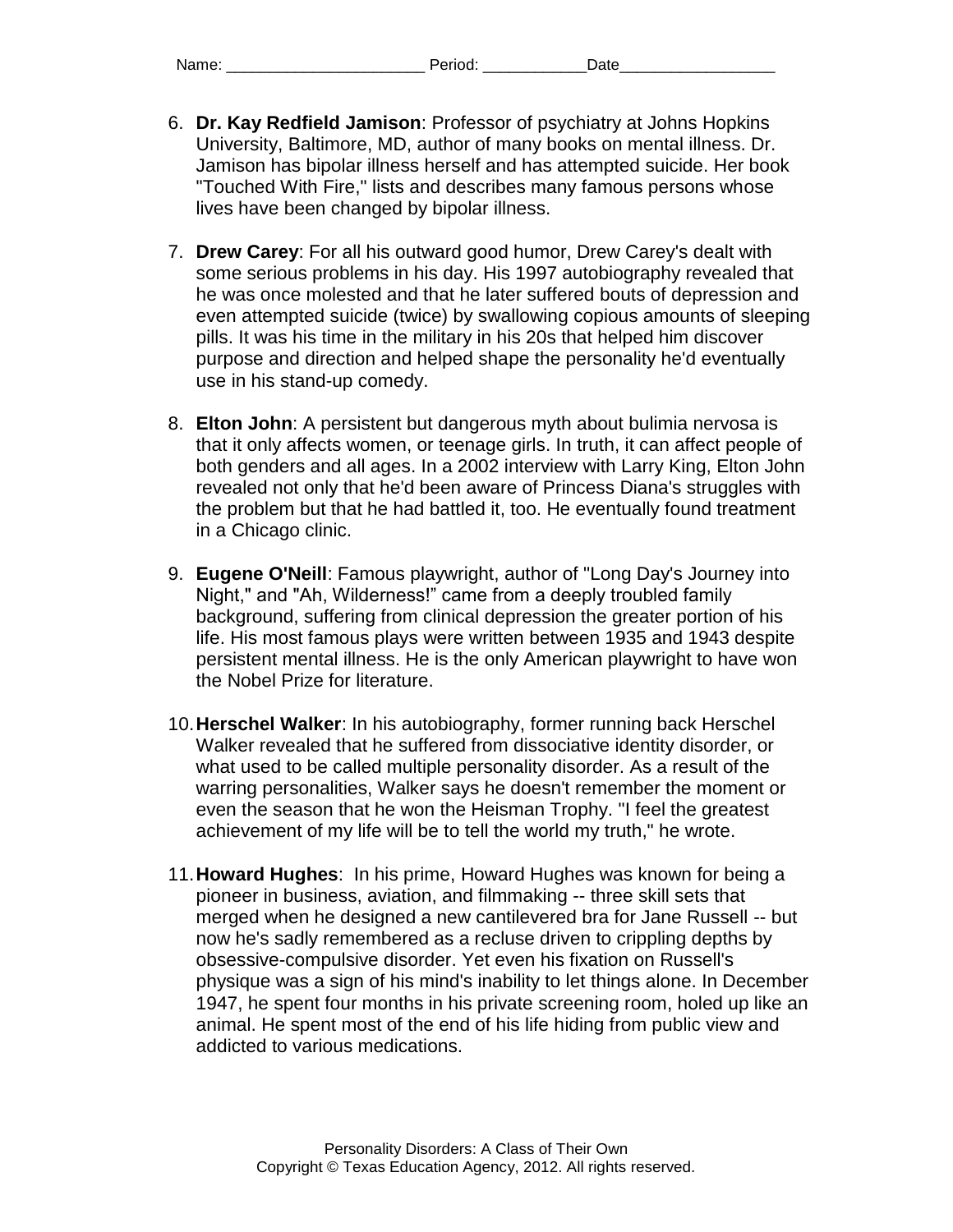| Name: |  |  |
|-------|--|--|
|       |  |  |

- 12.**Isaac Newton:** Most famous mathematician of the 17th Century was responsible for many scientific discoveries we take for granted today such as the "corrected" Gregorian calendar date. Newton's greatest mathematical discovery was the gravitational relationship between the earth and the moon, and of centrifugal force. Newton was well educated, had access to the best knowledge of his day and was wealthy in later life. He suffered from several "nervous breakdowns" in his life and was known for great fits of rage towards anyone who disagreed with him which some have labeled Bipolar Disorder which was unknown at the time. In 1705 Newton was the first Scientist to be knighted by Queen Anne for his great scientific contributions.
- 13.**Jane Pauley**: NBC news broadcaster, since the age of 25, talks candidly about her depression and bipolar illnesses. In her new book, "Skywriting: A Life Out of the Blue." She tells about her childhood and family problems, and how she discovered her need for medication to control mood swings.
- 14.**[Jim Carrey](http://www.cbsnews.com/stories/2004/11/18/60minutes/main656547.shtml)**: Extreme moods are no strangers to comedians, and Jim Carrey's no exception. In 2004, he revealed that he's had problems with depression, and took medication for a while before trying a regimen that mixed dietary restrictions with spiritual focus.
- 15.**John Nash**: Nobel Prize Winner in mathematics has faced a lifelong battle with schizophrenia. He was known as the "Phantom of Fine Hall" at Princeton where his reclusive, ghost like figure could be seen roaming around, leaving messages of his mathematical genus on the boards of empty classrooms. His struggle was well documented in the book "A Beautiful Mind," by Sylvia Nasar which was later made into a movie by the same name.
- 16.**Judy Collins**: Singer and songwriter, has written a book titled "Sanity and Grace: A Journey of Suicide, Survival and Strength," (2003). The book chronicles her journey as a survivor of depression after the suicide of her 33-year-old son in 1992. She states that her own spiritual life and practice have been a strength for her as she battles with her illness.
- 17.**Linda Hamilton**: Actress, has gone public with her diagnosis of bi-polar disorder diagnosed at a young age. Hamilton, well known for her part with Arnold Schwarzenegger in "The Terminator" movies explains how helpful medication has been for her and that she understands she will have to be on medication for the rest of her life.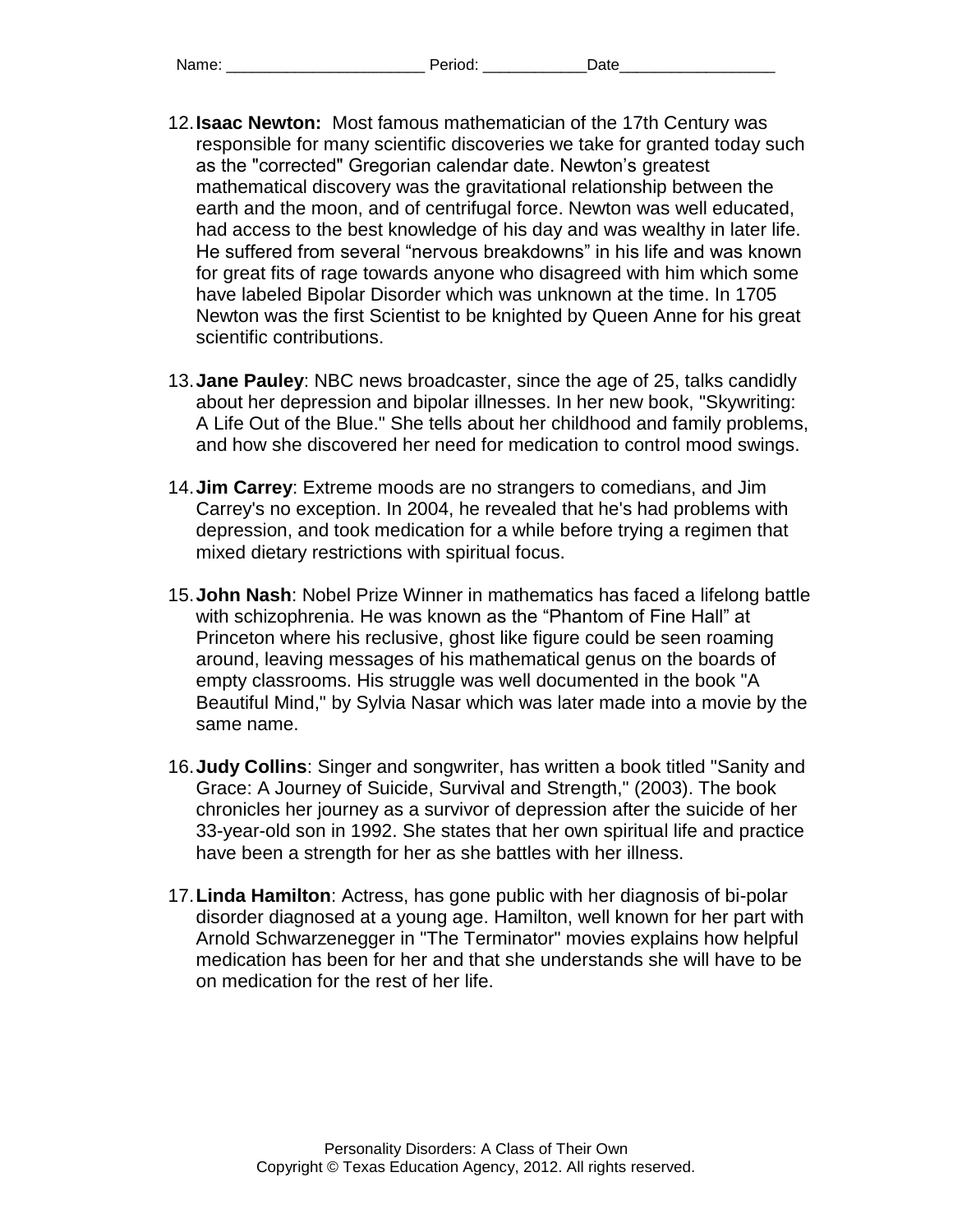| Name: |  |
|-------|--|
|       |  |

- 18.**Lionel Aldridge**: A football player for the Green Bay Packers during the 1960's, developed paranoid schizophrenia and was homeless for 2 1/2 years. "Once I accepted and cooperated with the treatment, I started to beat the illness, he said. He now speaks to groups to help them better understand mental illness. He states that he is completely symptom free and that helping others understand mental illness is "therapy" for him.
- 19.**Ludwig van Beethoven**: Composer, had bipolar disorder which some have said gave him such creative power that his compositions broke the mold for classical music forever. He was a child prodigy which his father tried to exploit. His "manic" episodes seemed to fuel his creativity. He wrote his most famous works during times of torment, loneliness, and suffering psychotic delusions. It took him 12 years to finish his last and 8th Symphony in total deafness. He then medicated himself with the only drugs available in that day to bring some relief –opium and alcohol- and died several years later of liver disease.
- 20.**Maurice Bernard**: Portraying Sonny Corinthos on "General Hospital" weekdays on ABC, tells the National Mental Health Association that he suffered from bi-polar disorder for many years before he was diagnosed and given medication to bring his illness under control.
- 21.**[Michael Phelps](http://www.additudemag.com/adhd/article/1998.html)**: Amid the insane number of world records and Olympic gold medals, Michael Phelps is just another guy who's had to deal with a problem that's confronted many other people: attention-deficit hyperactivity disorder, or ADHD. After an inability to concentrate led to the diagnosis when Phelps was in middle school, he worked with his parents and teachers to impose a better structure on his life and learning habits. Coupled with the right medication and dedication, he was able to overcome the issue.
- 22.**[Mike Wallace](http://www.cbs.com/cbs_cares/topics/?sec=5)**: Legendary journalist Mike Wallace was frank about his depression in a recent interview, saying, "There's nothing, repeat, nothing to be ashamed of when you're going through a depression. If you get help, the chances of your licking it are really good. But, you have to get yourself onto a safe path." Wallace sank into depression in the mid-1980s, spurred by a libel lawsuit filed by Gen. Westmoreland about a piece Wallace had done on Vietnam two years earlier. His keys to survival were the same ones for everyone: treatment and support.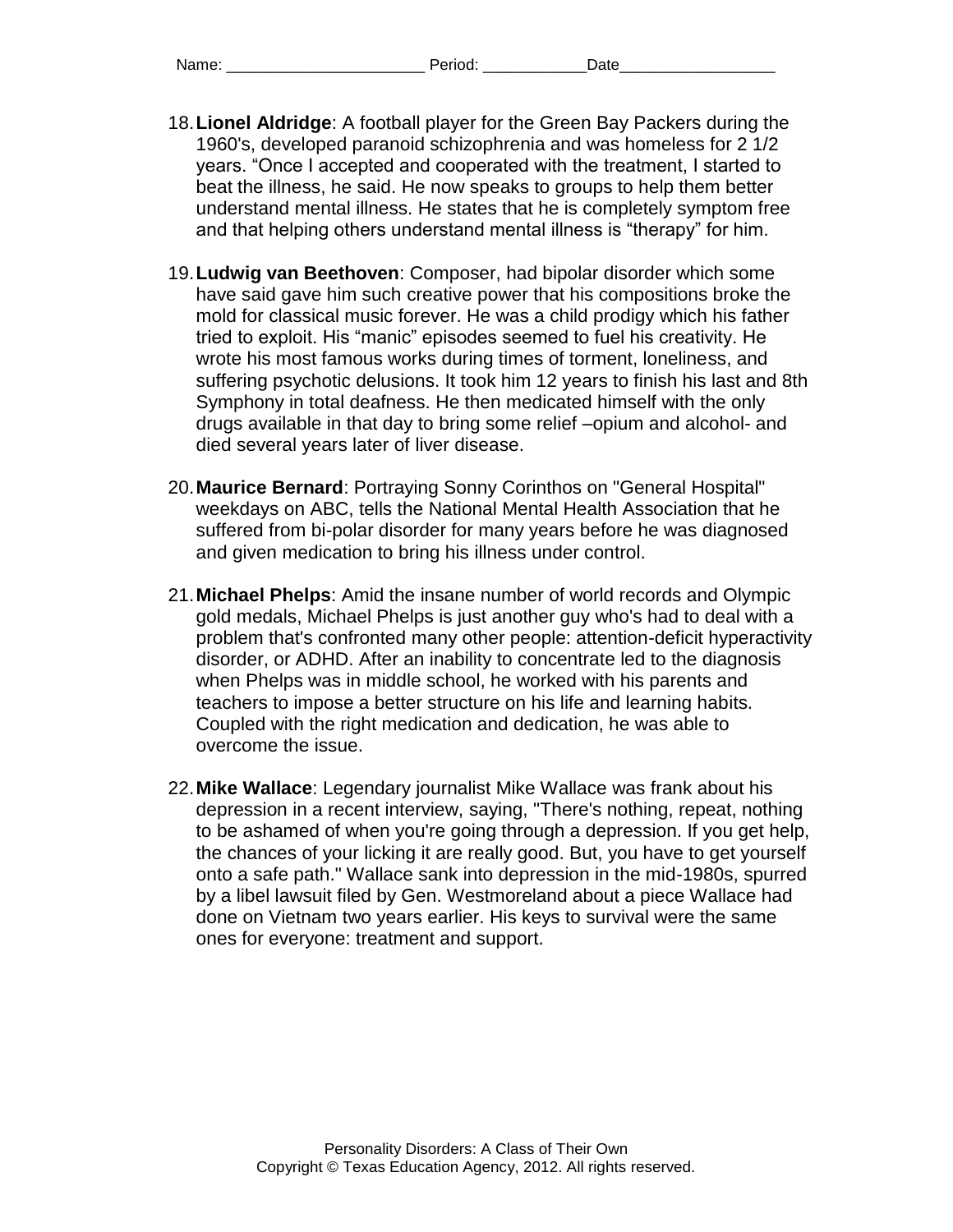|  | Name: |  |
|--|-------|--|
|  |       |  |

- 23.**[Paula Deen](http://www.nytimes.com/2007/02/28/dining/28deen.html)**: Known to TV viewers as a cook unafraid to use staggering amounts of butter on everything, but she's also struggled with anxiety disorders. A bout of depression in her early 20s led to an onset of agoraphobia, and she became basically housebound for close to 20 years. She spent most of her time cooking for her family because it allowed her to pursue a skill without having to set foot outside her home. She didn't even know much about her agoraphobia until learning about the disorder on an episode of *The Phil Donahue Show,* which encouraged her to reexamine things. Her approach worked for her, but most people are better off talking with a professional.
- 24.**[Richard Dreyfuss](http://www.disaboom.com/movies/richard-dreyfuss-navigates-the-highs-and-lows-of-bipolar-disorder)**: Was one of the many who appeared on Fry's documentary, and spoke about his own battles with bipolar disorder. Before being diagnosed, Dreyfuss would often lose control of his emotions, but work and medication have turned him around. "I reclaimed a career," he says of his ability to not only live with the disease but thrive.
- 25.**Ruth Graham:** (daughter of Ruth and Billy Graham) writes about her many years of suffering with depression, drugs, eating disorders and thoughts of suicide in her 2004 book "In Every Pew Sits A Broken Heart," Church was never the comfort for her that it seemed to be for others. An adult with a tragic life behind her, she was finally able to talk about it. Being the daughter of a famous preacher she felt she should not have problems. Through the steady love of her family she was able to feel God's forgiveness. Her message today is that being a Christian doesn't guarantee us a perfect life. She hopes her story will give those who want to serve others a place to start in knowing what to do and say.
- 26.**Shawn Colvin**: Winner of two Grammys in music, talked about her struggle with depression. Colvin has suffered from major depressive disorder for more than 20 years. "During the worst times, I shut the world out, refusing to get out of bed. Even the smallest tasks were overwhelming," she said.
- 27.**[Stephen Fry](http://www.independent.co.uk/life-style/health-and-families/health-news/stephen-fry-my-battle-with-mental-illness-416386.html)**: Stephen Fry's been making fantastic comedy since the early 1980s, but it wasn't until years later that he discussed his struggles with bipolar disorder. His documentary, *Stephen Fry: The Secret Life of a Manic Depressive*, examined his ups and downs while also interviewing other celebrities who've dealt with the issue. Fry even attempted suicide at one point, but he's been able to push through and take a dryly positive on the affair: "I rely on it to give my life a sense of adventure, and I think most of the good about me has developed as a result of my mood swings."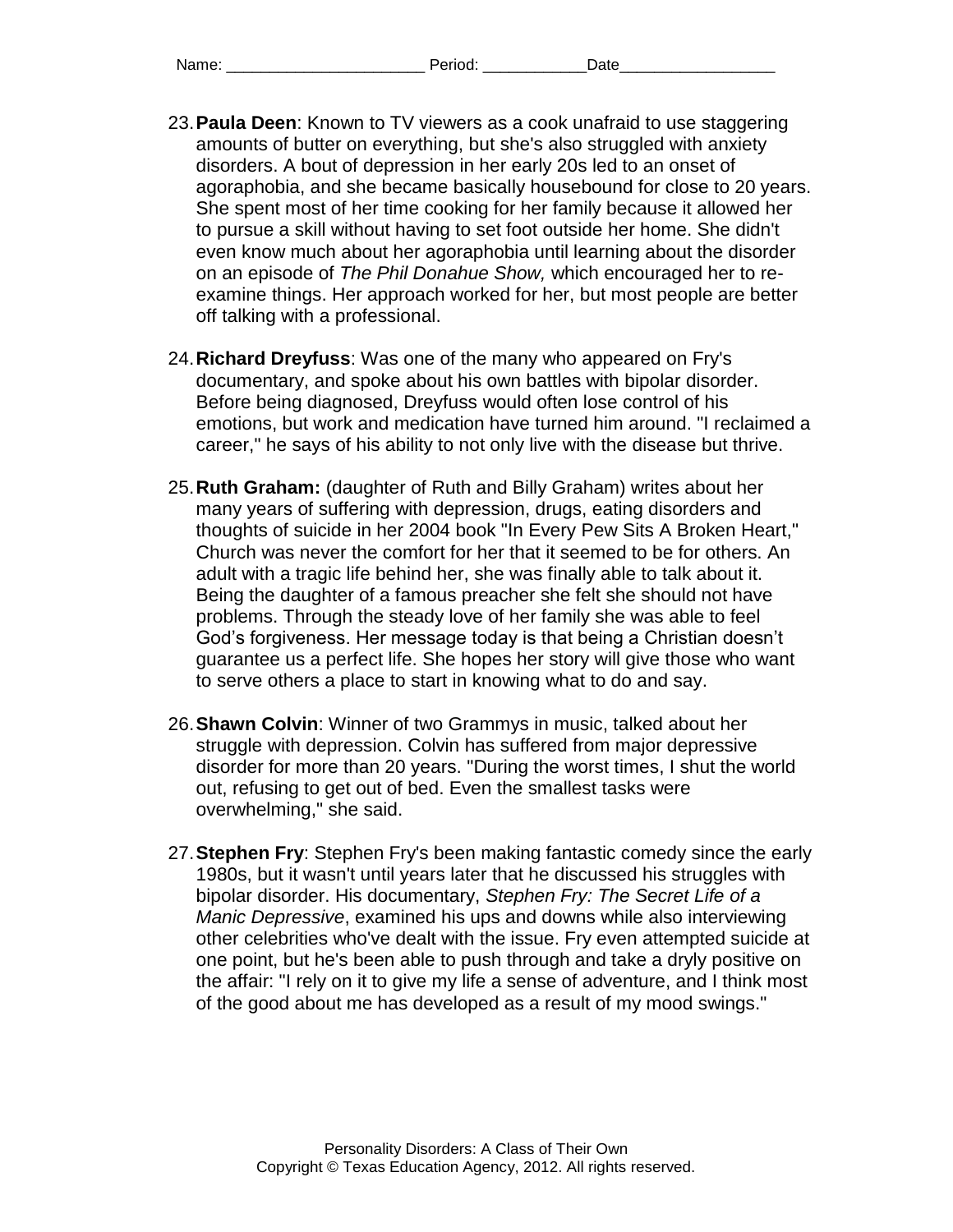| Name | )ate |  |
|------|------|--|
|      | ---  |  |

- 28.**Vincent Van Gogh**: Famous painter and artist was labeled peculiar with unstable moods most of his short life. He suffered from epileptic seizures some believe from excesses of absinthe, very strong liquor popular among talented people for inspiring greater creativity. Many have tried to give a definitive diagnosis of his illness through reading his personal letters. From them it seems clear that his depressive states were also accompanied by manic episodes of enormous energy and great passion. Van Gogh committed suicide at age 37.
- 29.**Virginia Woolf**: The British novelist, born of privilege, experienced the mood swings of bipolar disorder her entire life. She wrote to make sense out of her mental chaos and gain control of madness; and was greatly admired for her creative insight into human nature. She was tolerated by friends and family, receiving great care and understanding during her entire life and because of this, never had to face institutionalization, the only medical "treatment" in those days. She died at her own hand by filling her pockets with stones and walking into a nearby river. The cause of death was determined as "Suicide, while the balance of her mind was disturbed."
- 30.**Vivien Leigh**: Actress made famous by her leading role in "Gone With the Wind" and her creative genius for stage and screen, suffered from serious bouts of manic depression, tuberculosis, and poor health her entire life. It was, in fact, because of her illness, that she was frequently cast into roles that required a personal experience of the torment that comes from the experience of this disease. Vivien was once able to make a full recovery after shock treatments, only to succumb some years later. A nervous breakdown associated with a miscarriage proved to be the unraveling of her marriage with actor Lawrence Olivier who continued to be a devoted friend. She was finally diagnosed with cyclical manic-depression with hallucinations and had to be confined to a nursing home only to recover and return to the screen for her last movie. Leigh finally succumbed to the tuberculosis at the young age of 53 of while filming "The Ship of Fools". She became known and admired for her ability to fulfill her passionate dream for stardom despite her TB and debilitating manic-depression.
- 31.**William Styron**: Author, writes about his own depression in his book, "Darkness Visible: A Memoir of Madness, " (1990) and his decision to seek help. His earlier works which he wrote prior to his diagnosis and admission of his illness described with uncanny accuracy, the symptoms and the problems he would experience later in his life. He was one of the first to write about other famous persons who struggled with mental illness and for explaining the almost unexplainable experience of a brain disorder to those who had never experienced it in a way which gained their sympathy and admiration.